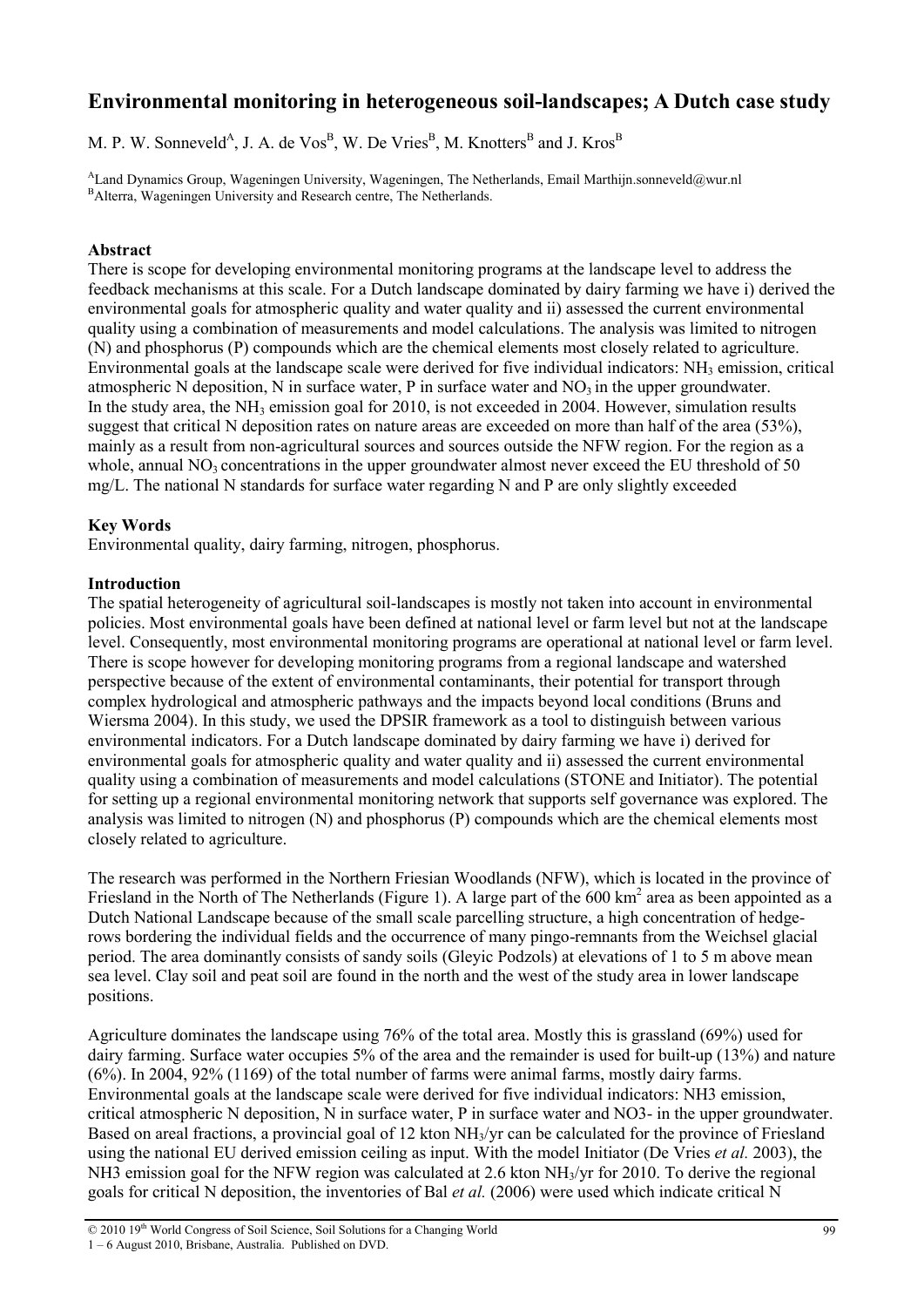

**Figure 1. Distribution of soils in the study area, in the North of the Netherlands.** 

deposition targets for specific types of vegetation. The provincial map for nature areas was then used to map the critical N deposition targets for the NFW region. According to this approach, more than 9000 ha (15%) in the NFW region is targeted at nature area with critical N depositions ranging from 400 mol N/ha/y to 2500 mol N/ha/y. The EU threshold of 50 mg NO<sub>3</sub>/L was adopted (EC, 1991) as a goal for nitrate concentrations in the upper groundwater for all soil types. For surface water quality, the EU Water Framework directive specifies a good ecological and chemical quality to be reached by 2015. At EU level, no specific thresholds are specified but the Dutch Commission on Integrated Water management has specified thresholds for N and P. For the summer-period (April 1 – October 1) for stagnant surface waters, the N concentration limit is set at 2.2 mg N/L whereas the P concentration limit is set at 0.15 mg P/L.

# **Material and methods**

Calculations for the emission of  $NH_3$  and the deposition of N in the NFW were performed for 2004 with the integrated nutrient model Initiator2 in combination with the atmospheric OPS transport model (Jaarsveld 2004). Nationally available GIS datasets were used as inputs, including the 1: 50,000 scale soil and hydrology map, the LGN land use map, the GIAB dataset on animal numbers and the national parcel registration system. A distribution module was included to simulate the application of manure N to the individual fields. The model STONE was used for mapping soil chemical characteristics at a spatial resolution of 250x250 m which was used as input for the INITIATOR model.

An assessment of water quality in the region with regard to N and P was done using a combination of modelling and measurements. The monitoring network from the regional Water Board for surface water yielded monthly data for the years 2000 to 2005 for six locations in the NFW area, four locations were in the peat area; one location was in the clay area; and one location was in the sand area. These data can be used for status monitoring through time (trend monitoring) but are not suitable for compliance monitoring that is requested by the Water Framework Directive (Knotters and Brus 2008).

Monitoring data on nitrate concentrations in the upper groundwater at the provincial scale were not available.  $NO<sub>3</sub>$  concentrations in the upper groundwater and N and P loading of surface waters were modelled using the STONE model. Additionally, a validation was performed for nitrate concentration in the upper groundwater for farms on sandy soils (Sonneveld *et al.* 2010).

## **Results**

Both  $NH<sub>3</sub>$  emissions from point locations (stables, storage) as well as emissions from fields (manure application) appear to be uniformly distributed throughout the area. Within relatively small distances (< 1 km) large variations in field emissions can be found however ranging from  $\leq 10$  kg NH<sub>3</sub>-N/ha/y to  $> 40$  kg NH<sub>3</sub>-N/ha/y. For 2004, a total emission of 2.4 kton NH3/yr was calculated. This implies that for 2004 there was no exceedance of the downscaled EU NEC goal (2.6 kton NH<sub>3</sub>/yr) for the NFW region.

The largest rates of atmospheric inputs of N are calculated for the central-eastern part of the study area ( $>$  30) kg N/ha/y). Calculated deposition rates for most of the area are between 5 to 10 kg N/ha/y. Apart from agricultural sources inside the NFW region, also other (industrial) sources and sources outside the NFW area